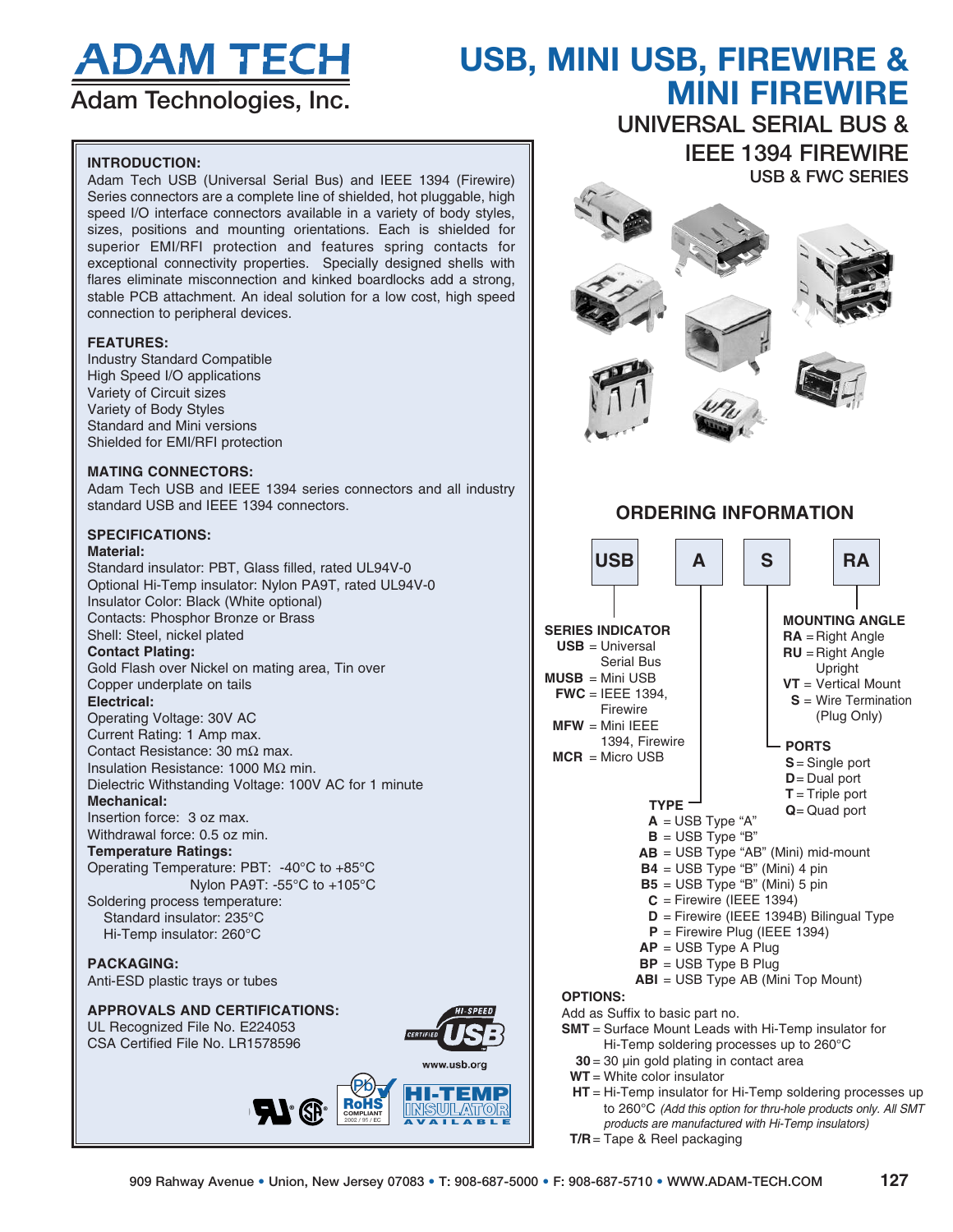DAM TECH **Adam Technologies, Inc.** 

### **USB CONNECTOR** TYPE A SINGLE PORT USB SERIES

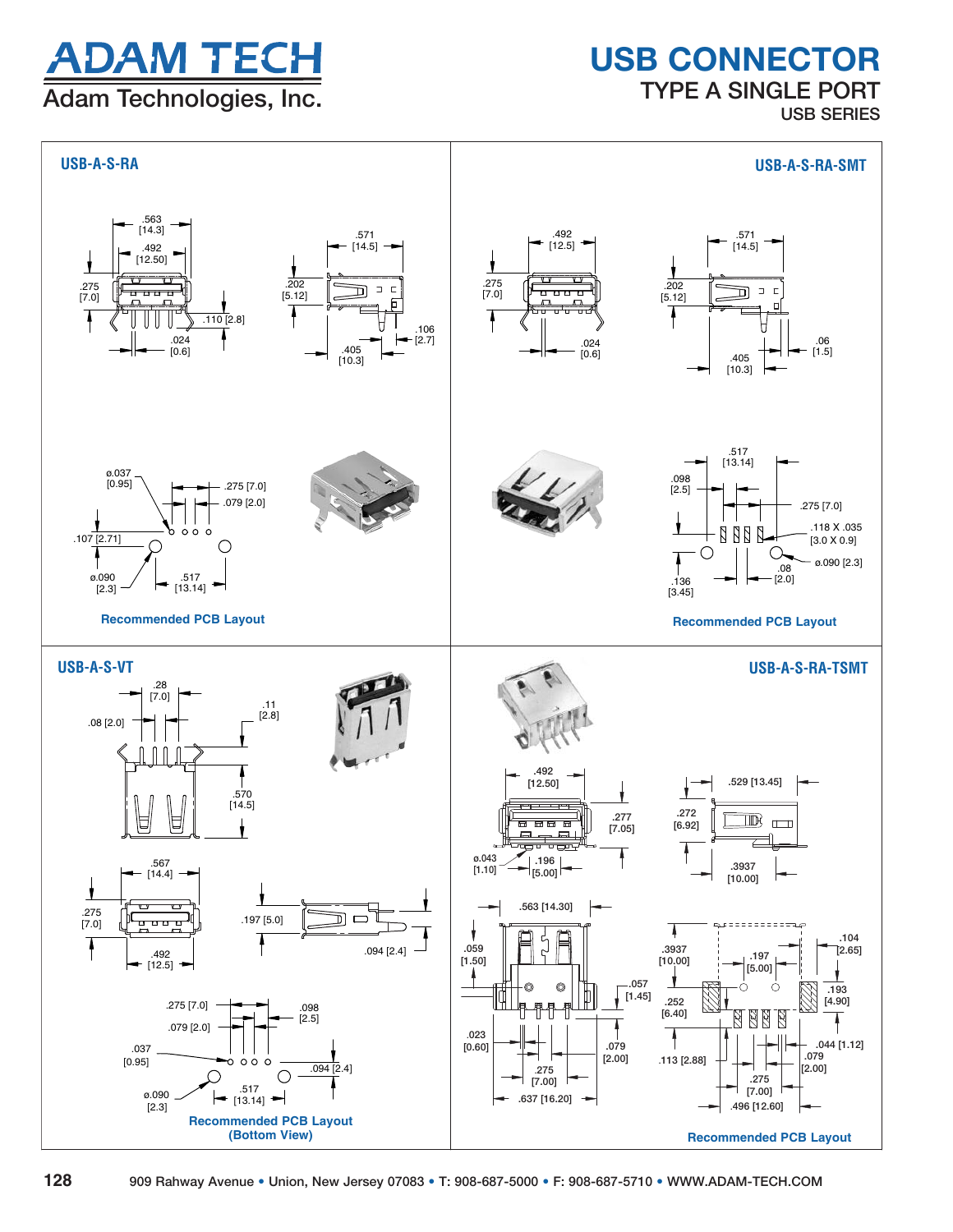## <u>ADAM TECH</u> **Adam Technologies, Inc.**

## **USB CONNECTOR** TYPE A SINGLE PORT

USB SERIES

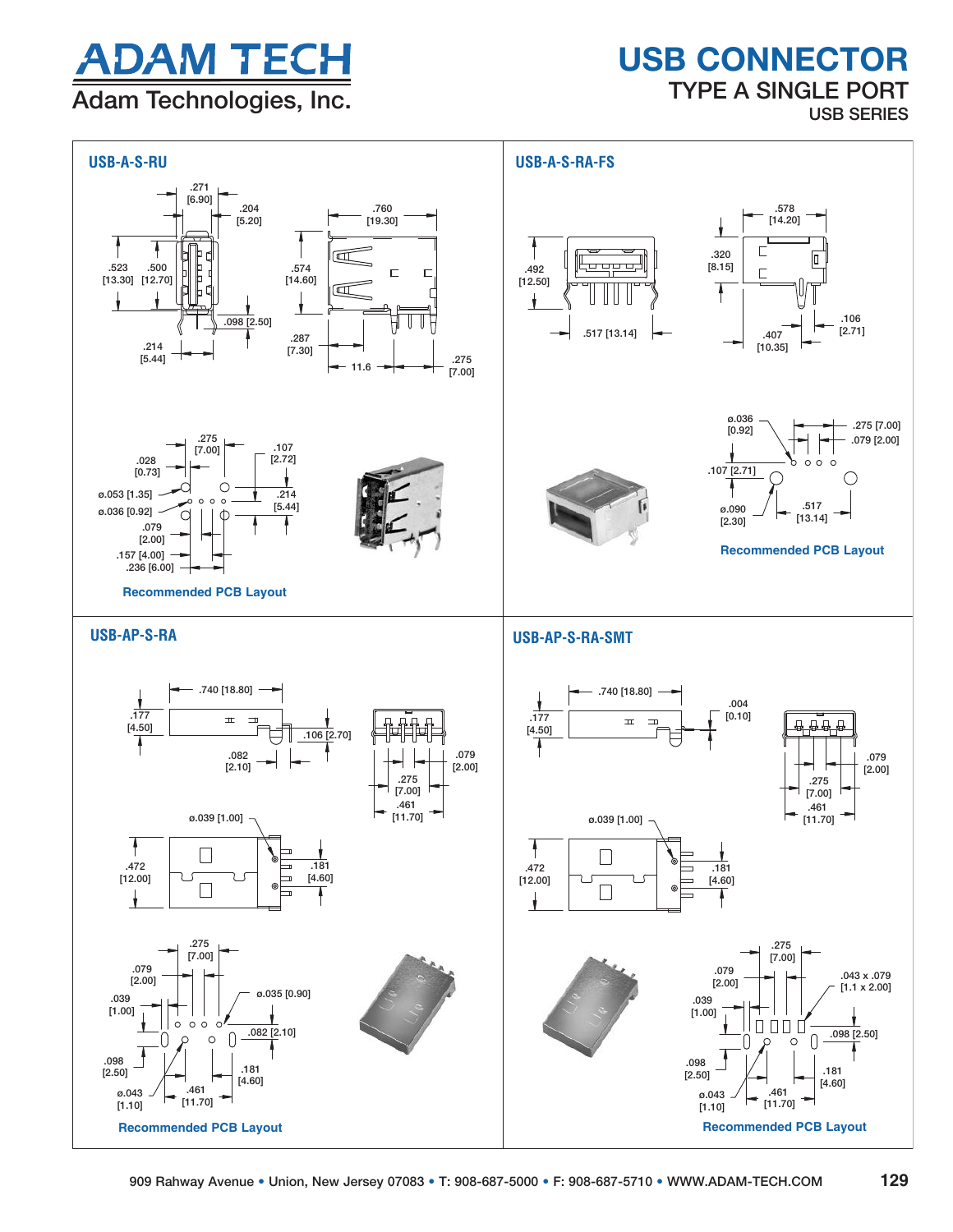## Adam Technologies, Inc. DAM TECH

### **USB CONNECTOR** TYPE A STACKED PORTS USB SERIES

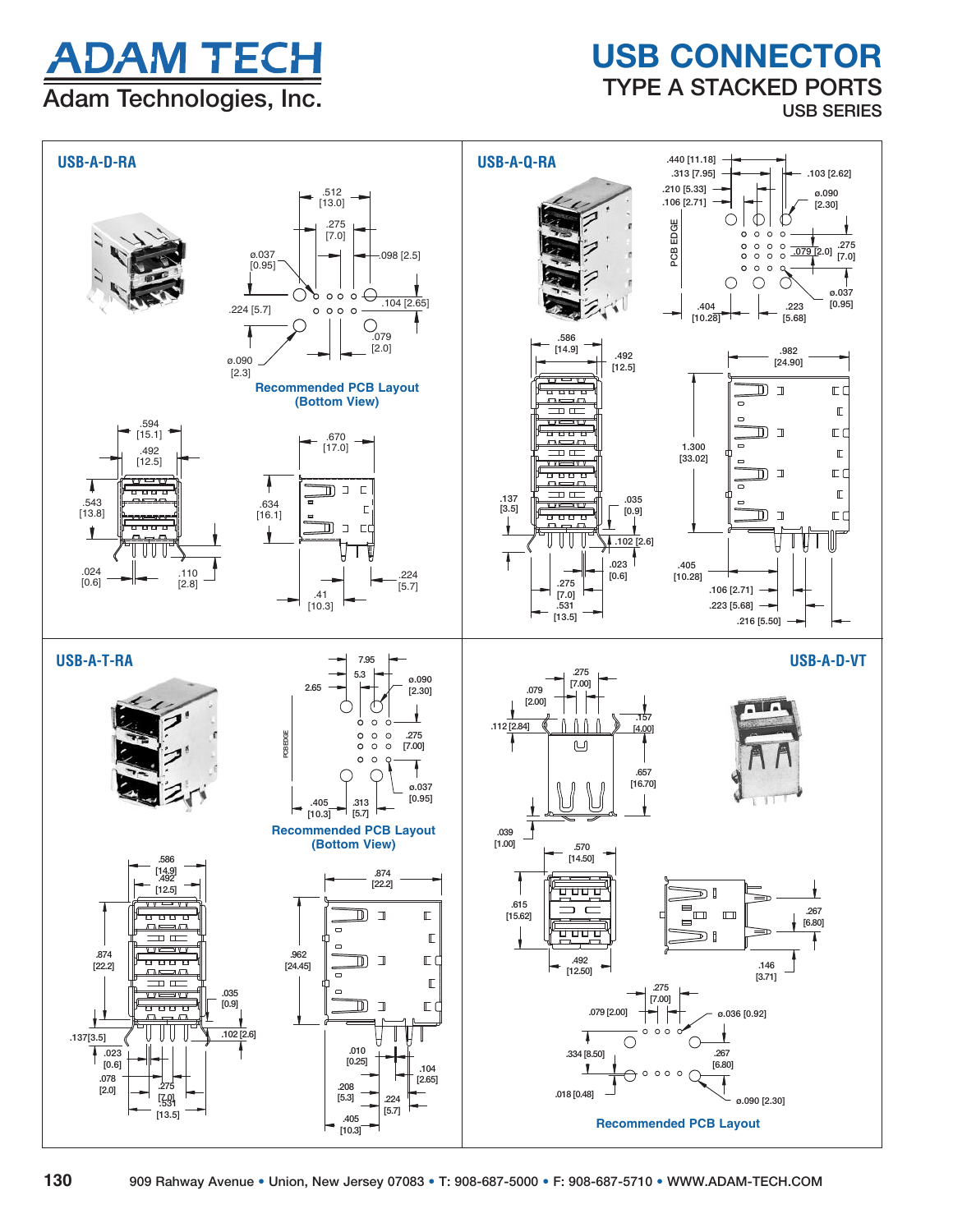## **USB CONNECTOR** TYPE B SINGLE PORT & TYPE B PLUG



USB SERIES

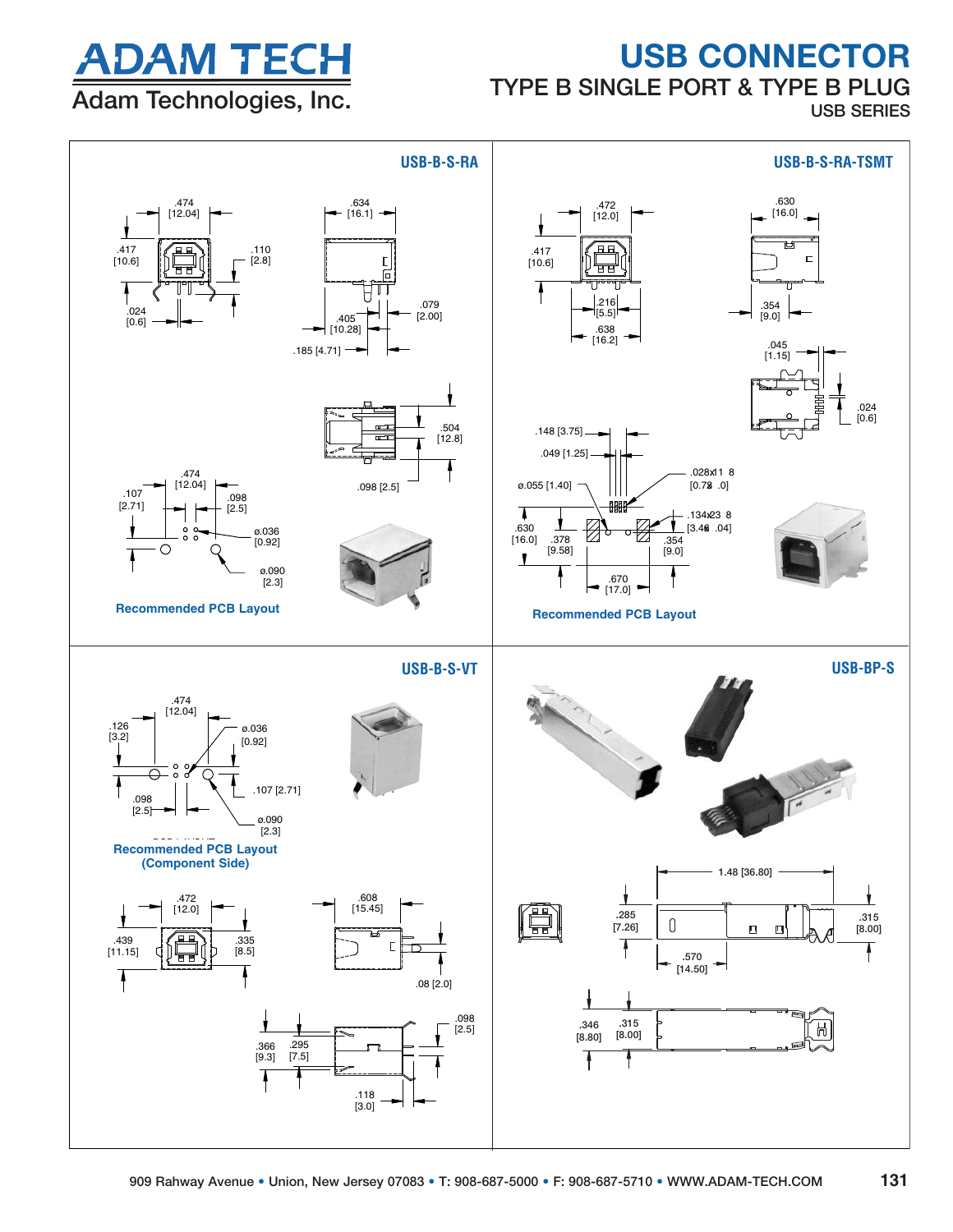## **DAM TECH** Adam Technologies, Inc.

### **IEEE 1394 FIREWIRE** SINGLE PORT, THRU-HOLE & SMT FWC SERIES

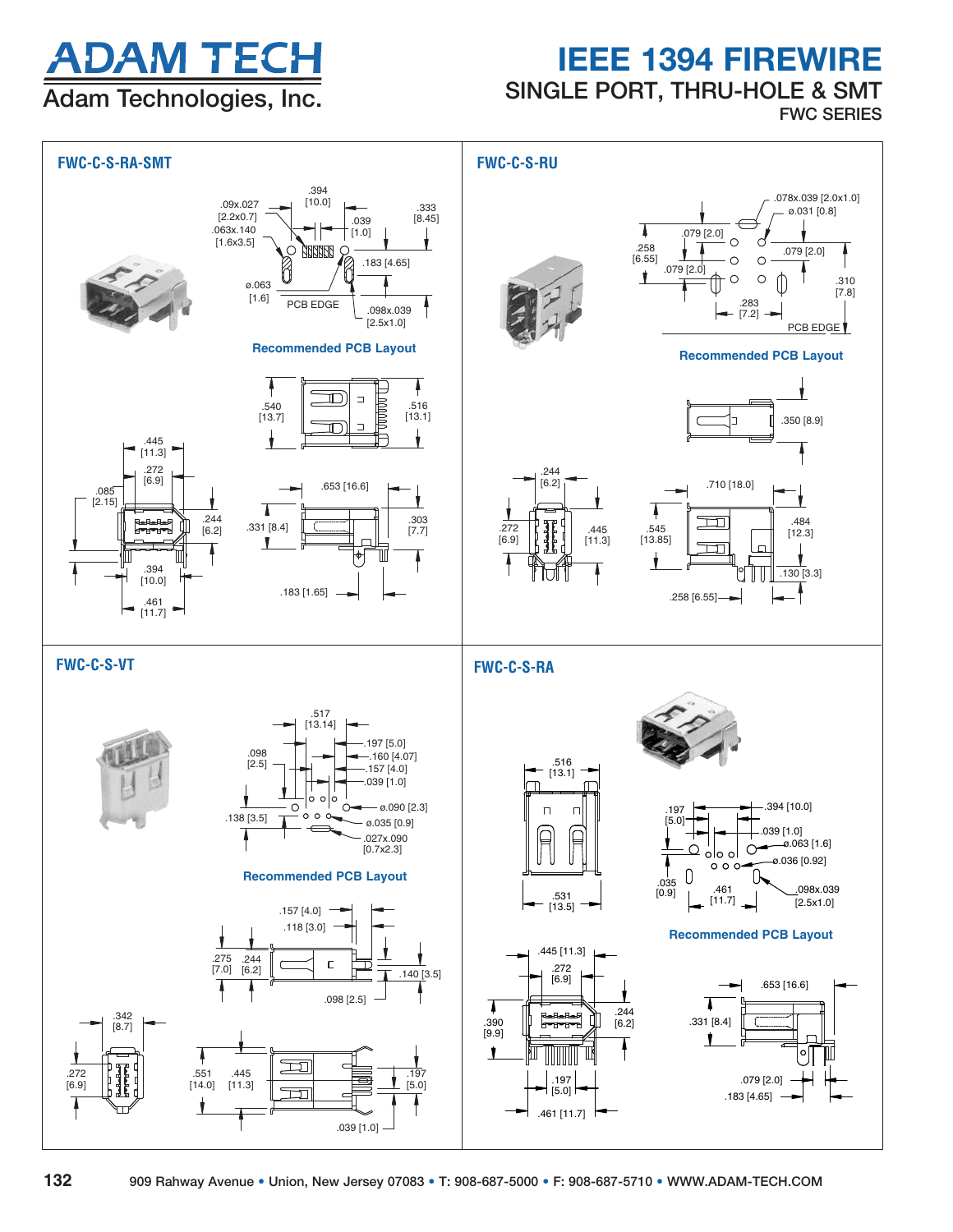## <u>DAM TECH</u>  $\overline{\overline{\text{Adam Technology}}}, \overline{\text{Inc}}.$

**MINI USB**  TYPE A, B4 & B5 MUSB SERIES